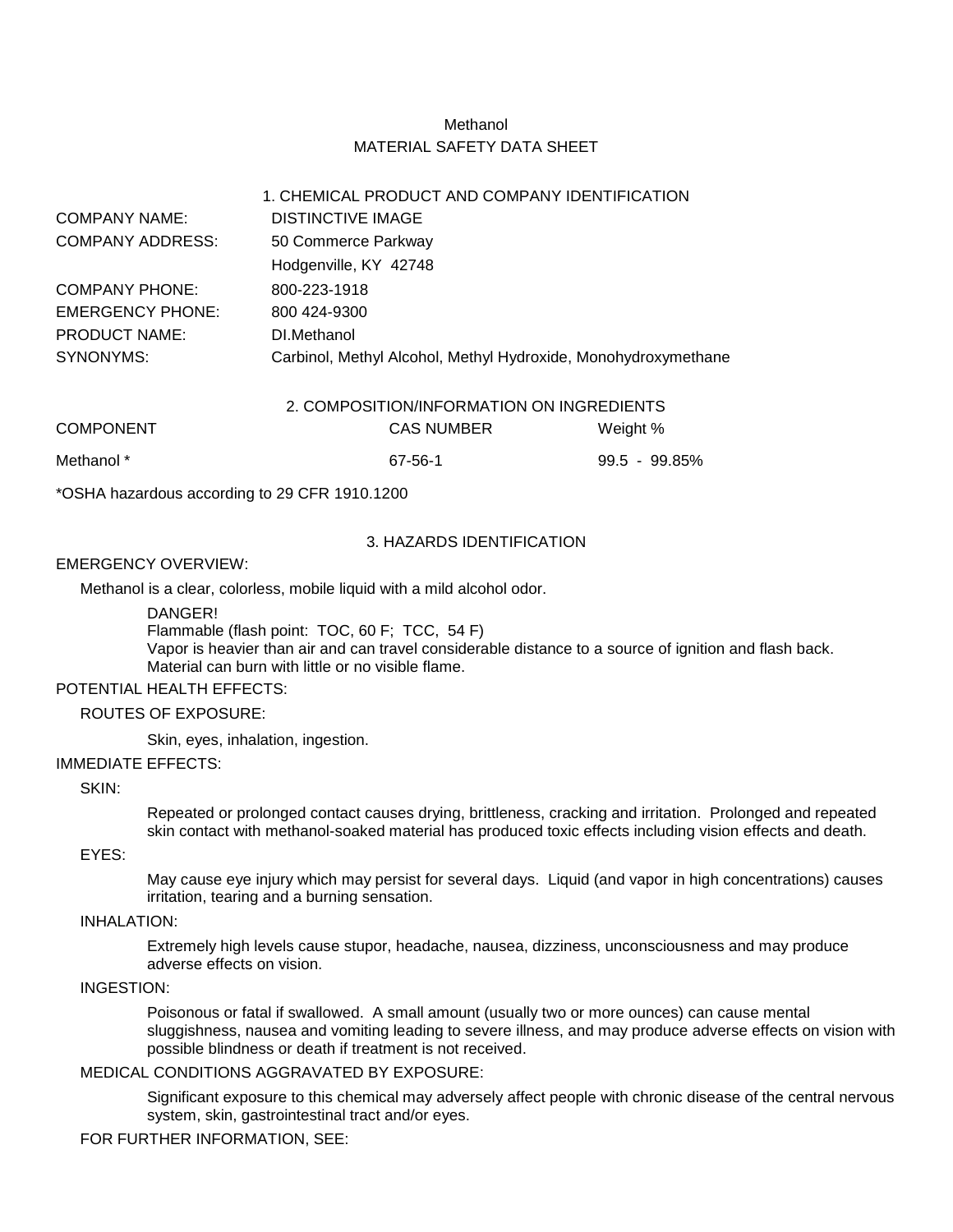SECTION 4. FIRST AID MEASURES SECTION 5. FIRE FIGHTING MEASURES SECTION 6. ACCIDENTAL RELEASE MEASURES SECTION 8. EXPOSURE CONTROLS/PERSONAL PROTECTION SECTION 9. PHYSICAL AND CHEMICAL PROPERTIES SECTION 10. STABILITY AND REACTIVITY

#### SKIN:

Remove contaminated clothing and wash contaminated skin with large amounts of soap and water. If irritation persists, contact a physician.

EYES:

Flush eyes with water for at least 15 minutes. Contact a physician immediately.

#### INHALATION:

Remove patient from contaminated area. If breathing has stopped, give artificial respiration, then oxygen if needed. Contact a physician immediately.

#### INGESTION:

Induce vomiting of conscious patient immediately by giving two glasses of water and pressing finger down throat. Contact a physician immediately.

#### NOTE TO PHYSICIANS:

When plasma methanol concentrations are higher than 20 mg/deciliter, when ingested doses are greater than 30 milliliters, and when there is evidence of acidosis or visual abnormalities, a 10% solution of ethanol in 5% aqueous dextrose, administered intravenously, is a safe effective antidote (Western Journal of Medicine, March 1985, p. 337).

# 5. FIRE FIGHTING MEASURES

NFPA (H, F, R): 1, 3, 0

FLAMMABLE PROPERTIES:

FLASHPOINT CLOSED CU: 60.0 F (15.6 C) FLASHPOINT OPEN CUP: 54.0 F (12.2 C) UPPER EXPLOSIVE LMT: 36.5 % In air by volume. LOWER EXPLOSIVE LMT: 5.5% In air by volume.

HAZARDOUS PRODUCTS OF COMBUSTION:

Carbon monoxide.

### EXTINGUISHING MEDIA:

Use carbon dioxide or dry chemical for small fires; alcohol-type aqueous film-forming foam or water spray for large fires. Water may be ineffective but should be used to cool fire-exposed structures and vessels.

### FIRE FIGHTING INSTRUCTIONS:

If potential for exposure to vapors or products of combustion exists, wear complete personal protective equipment, including self-contained breathing apparatus with full face-piece operated in pressure demand or other positive pressure mode. Water spray can be used to reduce intensity of flames and to dilute spills to nonflammable mixture. Vapor is heavier than air and can travel considerable distance to a source of ignition and flash back. Material can burn with little or no visible flame.

## 6. ACCIDENTAL RELEASE MEASURES

Eliminate ignition sources. Avoid eye or skin contact; see "Section 8 – Exposure Controls/Personal Protection: for respirator information. Place leaking containers in well-ventilated area with spill containment. If fire potential exists, blanket spill with alcohol-type aqueous film-forming foam or use water spray to disperse vapors. Contain spill to facilitate clean-up. Clean-up methods may include absorbent materials, vacuum truck, etc. avoid runoff into storm sewers and ditches which lead to natural waterways.

Call the National Response Center (800-424-8802) if the quantity (of any component) spilled is equal to or greater than the reportable quantity (RQ) under CERCLA "Superfund": 5000 lb/day.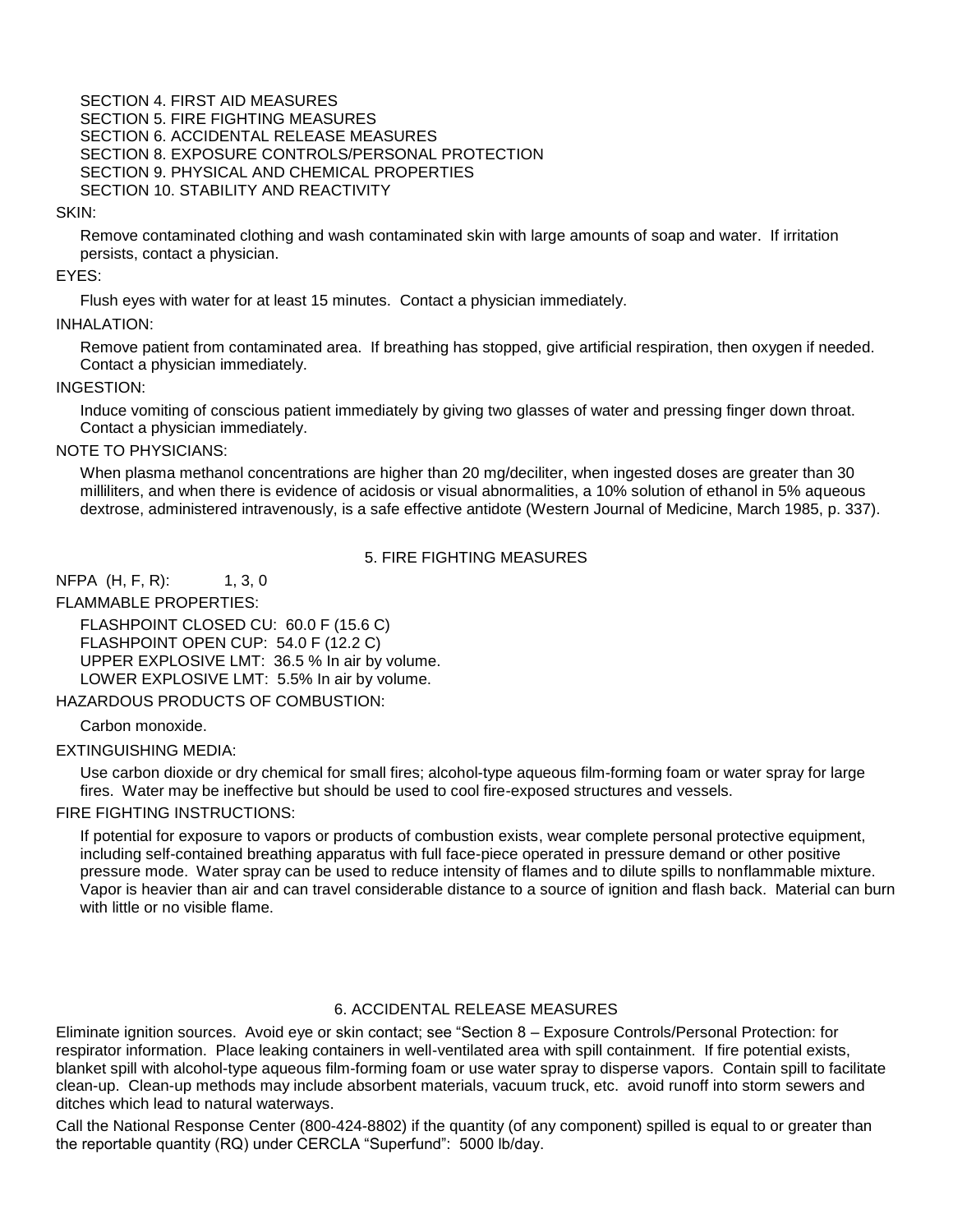For more information, see "Section 15 – Regulatory Information".

# 7. HANDLING AND STORAGE

### HANDLING:

Use with adequate ventilation. Keep containers closed when not in use. Always open containers slowly to allow any excess pressure to vent. Avoid breathing vapor. Avoid contact with eyes, skin or clothing. Wash thoroughly with soap and water after handling. Decontaminate soiled clothing thoroughly before re-use. Destroy contaminated leather clothing.

Do not expose to temperatures above 49 C (120 F). Use spark-resistant tools. Do not load into compartments adjacent to heated cargo. Provide emergency exhaust.

### STORAGE:

Keep all containers tightly closed when not in use. Store out of direct sunlight and on an impermeable floor. Do not store with incompatible materials; see "Section 10 – Stability and Reactivity".

### 8. EXPOSURE CONTROLS/PERSONAL PROTECTION

### ENGINEERING CONTROLS:

General or dilution ventilation is frequently insufficient as the sole means of controlling employee exposure. Local ventilation is usually preferred.

Explosion-proof equipment (for example, fans, switches, grounded ducts) should be used in mechanical ventilation systems.

### PROTECTIVE EQUIPMENT:

A safety shower and eye bath should be readily available.

SKIN:

Wear impervious clothing and gloves to prevent repeated or prolonged contact. The recommended material of construction is: Butyl rubber.

### EYES:

Wear chemical goggles when there is a reasonable chance of eye contact. 4. FIRST AID MEASURES

### INHALATION:

Based on workplace contaminate level and working limits of the respirator, use a respirator approved by NIOSH/MSHA. The following is the minimum recommended equipment for an acceptable level of exposure. To estimate an acceptable level of exposure, see "Section 3 – Hazards Identification", "Section 8 – Exposure Controls/Personal Protection", and "Section 11 – Toxicological Information".

For concentrations >= 1 and <= 100 times the acceptable level: Use Type C full facepiece supplied-air respirator operated in pressure-demand or continuous-flow mode, positive-pressure self-contained breathing apparatus escape system.

For concentrations >= 100 times the acceptable level or IDLH level or unknown concentration (such as in emergencies): Use self-contained breathing apparatus with full facepiece in pressure-demand mode. Type C positive-pressure full facepiece supplied-air respirator with an auxiliary positive-pressure self-contained breathing apparatus escape system.

For escape: Use self-contained breathing apparatus with full facepiece or any respirator specifically approved for escape.

### EXPOSURE GUIDELINES:

Methanol (67-56-1)

| OSHA PEL      | ACGIH TLV      |
|---------------|----------------|
| 200 ppm (TWA) | 250 ppm (STEL) |
|               | 200 ppm (TWA)  |

ACGIH has given this substance a skin designation.

Cumberland Products has adopted the ACGIH TLV.

Immediately Dangerous to Life or Health (IDLH) level: 25,000 ppm.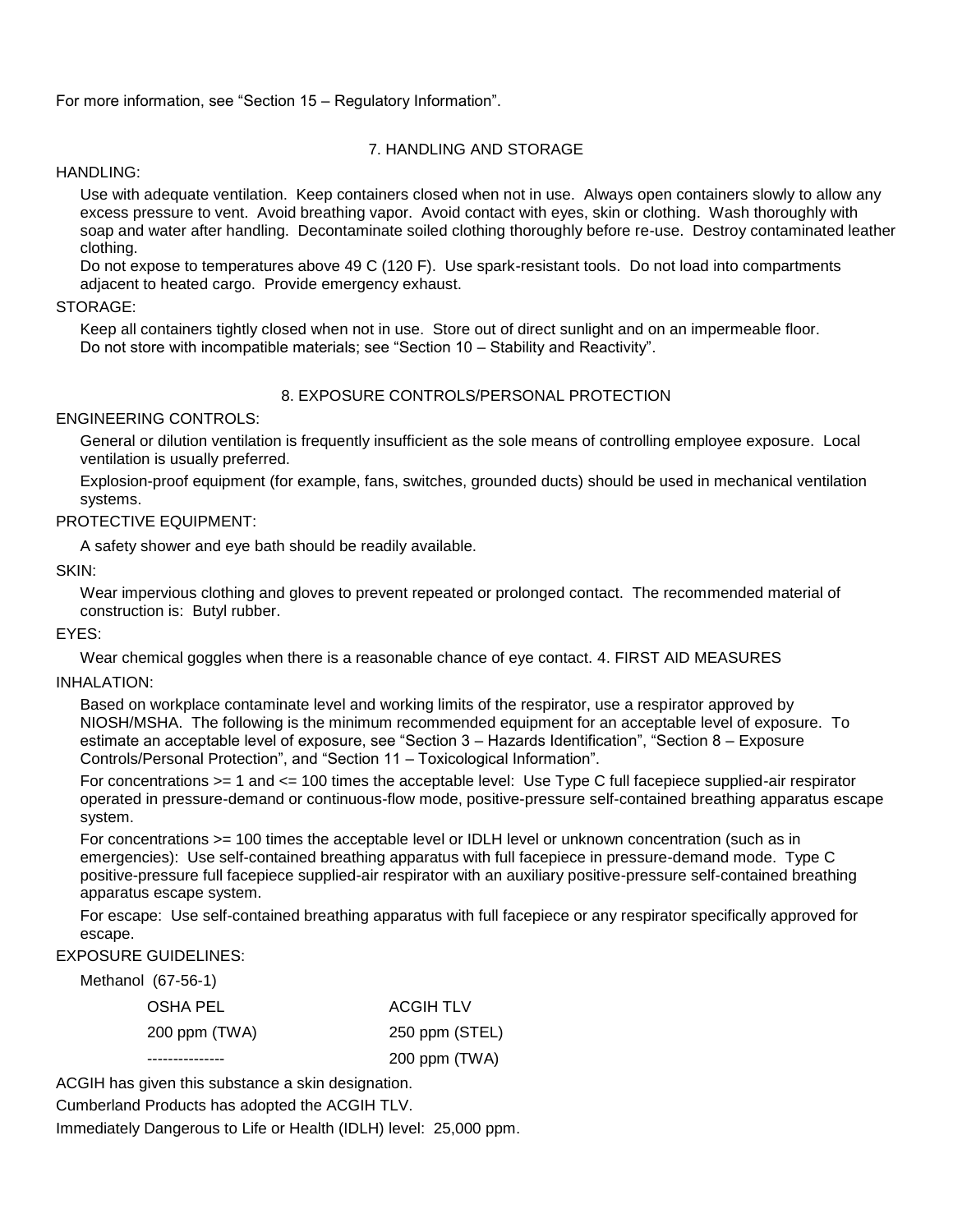### 9. PHYSICAL AND CHEMICAL PROPERTIES

| APPEARANCE:              | Clear, colorless, mobile liquid. |
|--------------------------|----------------------------------|
| ODOR:                    | Mild, alcohol odor.              |
| <b>PHYSICAL STATE:</b>   | Liquid                           |
| VAPOR PRESSURE:          | 96.0 HG (20C)                    |
| <b>VAPOR DENSITY:</b>    | 1.11 Air = 1 at 20 C             |
| <b>BOILING POINT:</b>    | 64.6 C (148.3 F) (760 mm Hg)     |
| <b>FREEZING POINT:</b>   | $-97.8$ C $(-144.0)$ F)          |
| SOLUBILITY:              | Complete in water.               |
| SPECIFIC GRAVITY:        | $0.792$ H20 = 1 @ 20/20 C        |
| EVAPORATION RATE:        | 2.0 BuAc = 1                     |
| % VOLATILES:             | 100.0                            |
| <b>MOLECULAR WEIGHT:</b> | 32.0                             |

10. STABILITY AND REACTIVITY

CHEMICAL STABILITY:

Stable

CONDITIONS TO AVOID:

Heat, sparks, flame.

INCOMPATIBILITY:

Sulfuric acid; oxidizing agents such as hydrogen peroxide, nitric acid, perchloric acid and chromium trioxide. HAZARDOUS DECOMPOSITION PRODUCTS:

Carbon monoxide.

HAZARDOUS POLYMERIZATION

Will not occur

# 11. TOXICOLOGICAL INFORMATION

Oral LD50: 7.5 g/kg (rats); practically non-toxic to rats.

Dermal: minimum lethal dose, 1.6 g/kg (monkeys); low toxicity to animals by skin contact.

Inhalation LC50: 64,000 ppm (rats, 4 hrs) practically non-toxic in rats. Repeated exposure of monkeys to 5000 ppm, 6 hrs/day, 5 days/wk for 4 weeks caused no toxic response or effects on vision.

Mutagenicity: In vitro, limited evidence of mutagenicity (mouse lymphoma forward mutation assay). In vivo, no information.

Carcinogenicity: No evidence of carcinogenic potential in limited animal studies in which methanol was given orally or applied to the skin.

Reproduction: Reported to cause birth defects in rats exposed to very high levels of vapors (20,000 ppm).

# 12. ECOLOGICAL INFORMATION

This information is being researched.

# 13. DISPOSAL CONSIDERATIONS

All notification, clean-up and disposal should be carried out in accordance with federal, state and local regulations. Preferred methods of waste disposal are incineration or biological treatment in federal/state approved facility. Hazardous waste (40 CFR 261): Yes; U154, D001.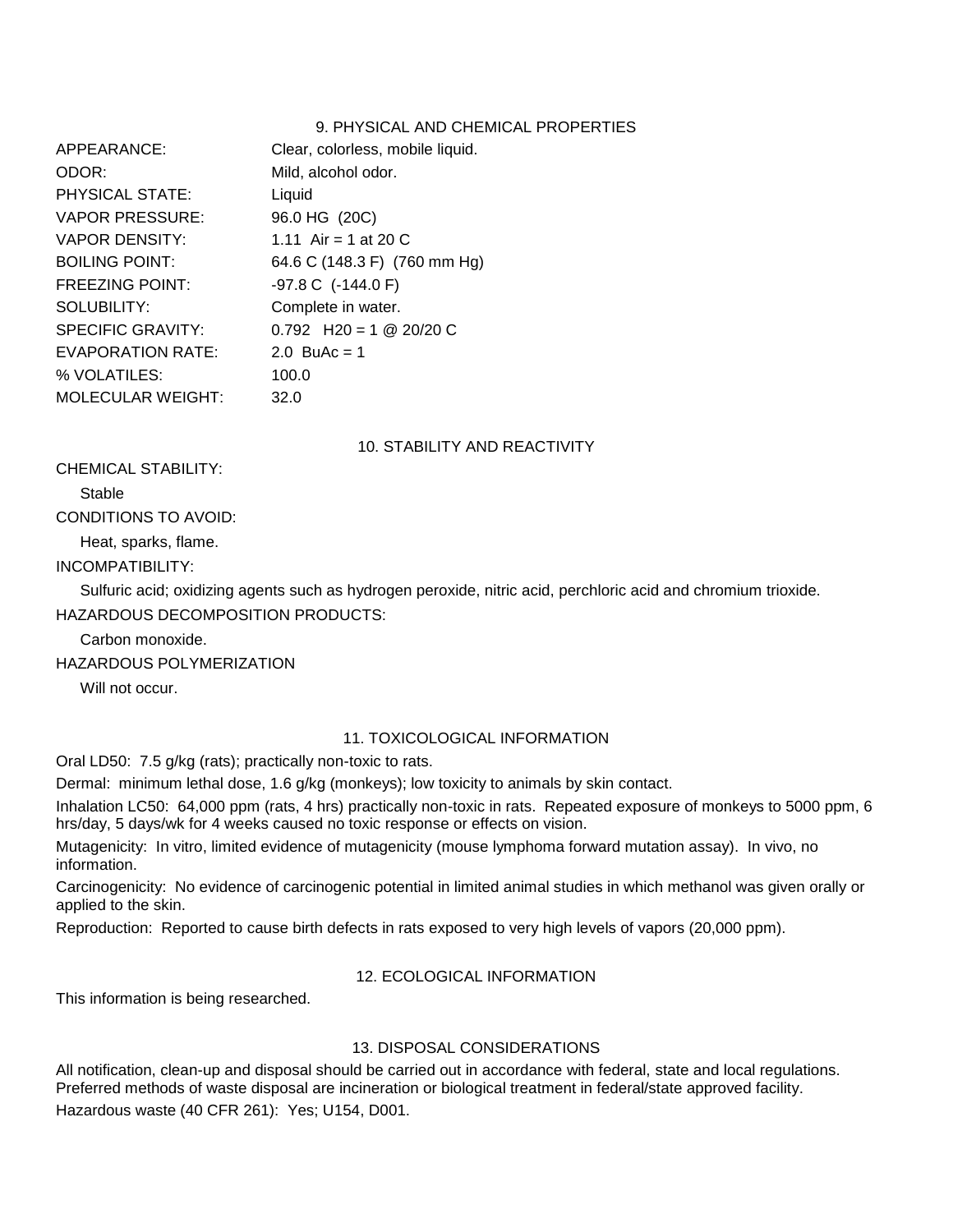#### 14. TRANSPORT INFORMATION

DOT proper shipping name: Methanol DOT hazard class: 3, Flammable Liquid

UN/NA identification number: UN1230

Packing group: II

ER guidebook number: 28

Reportable quantity (RQ): 5000 lb/2270 kg

Canadian Transportation of Dangerous Goods Classification: Flammable Liquid 3 (6.1)

### 15. REGULATORY INFORMATION

RECIPIENT MUST COMMUNICATE ALL PERTINENT INFORMATION HEREIN TO EMPLOYEES AND CUSTOMERS. STATE REGULATIONS:

The following chemicals associated with the product are subject to the right-to-know regulations in these states: Methanol (67-56-1): CT, FL, IL, LA, MA, NJ, NY, PA, RI

U.S. FEDERAL REGULATIONS:

We certify that all components are either on the TSCA inventory or qualify for an exemption.

SARA 313: Methanol 99.85% (67-56-1)

ENVIRONMENTAL:

CERCLA: Methanol 99.85% (67-56-1) SARA 304: Methanol 99.85% (67-56-1)

### SARA 311:

Acute health: Yes Chronic health: Yes Fire: Yes Sudden release of pressure: No Reactive: No

# INTERNATIONAL REGULATIONS

Listed on the chemical inventories of the following countries: Australia, Canada, Europe (EINECS), Japan and Korea. WHMIS INGREDIENT DISCLOSURE LISTED COMPONENTS

WHMIS CLASSIFICATION: Class B, Division 2; Class D, Division 1, Subdivision A.

This product has been classified in accordance with the hazard criteria of the CPR and the MSDS contains all the information required by the CPR.

### 16. OTHER INFORMATION

MSDS prepared by: Cumberland Products, Inc.

HAZARD RATINGS

|      | <b>HEALTH</b> | <b>FLAMM</b> | REACT | <b>OTHER</b> |
|------|---------------|--------------|-------|--------------|
| NFPA |               |              |       |              |
| HMIS | $\mathbf{R}$  |              |       |              |

This information is intended solely for the use of individuals trained in the NFPA and HMIS systems.

# REVISION INDICATORS:

The following sections have been revised:

SECTION 7. – HANDLING AND STORAGE HANDI ING SECTION 8 – EXPOSURE CONTROLS/PERSONAL PROTECTION ENGINEERING CONTROLS **SKIN** INHALATION